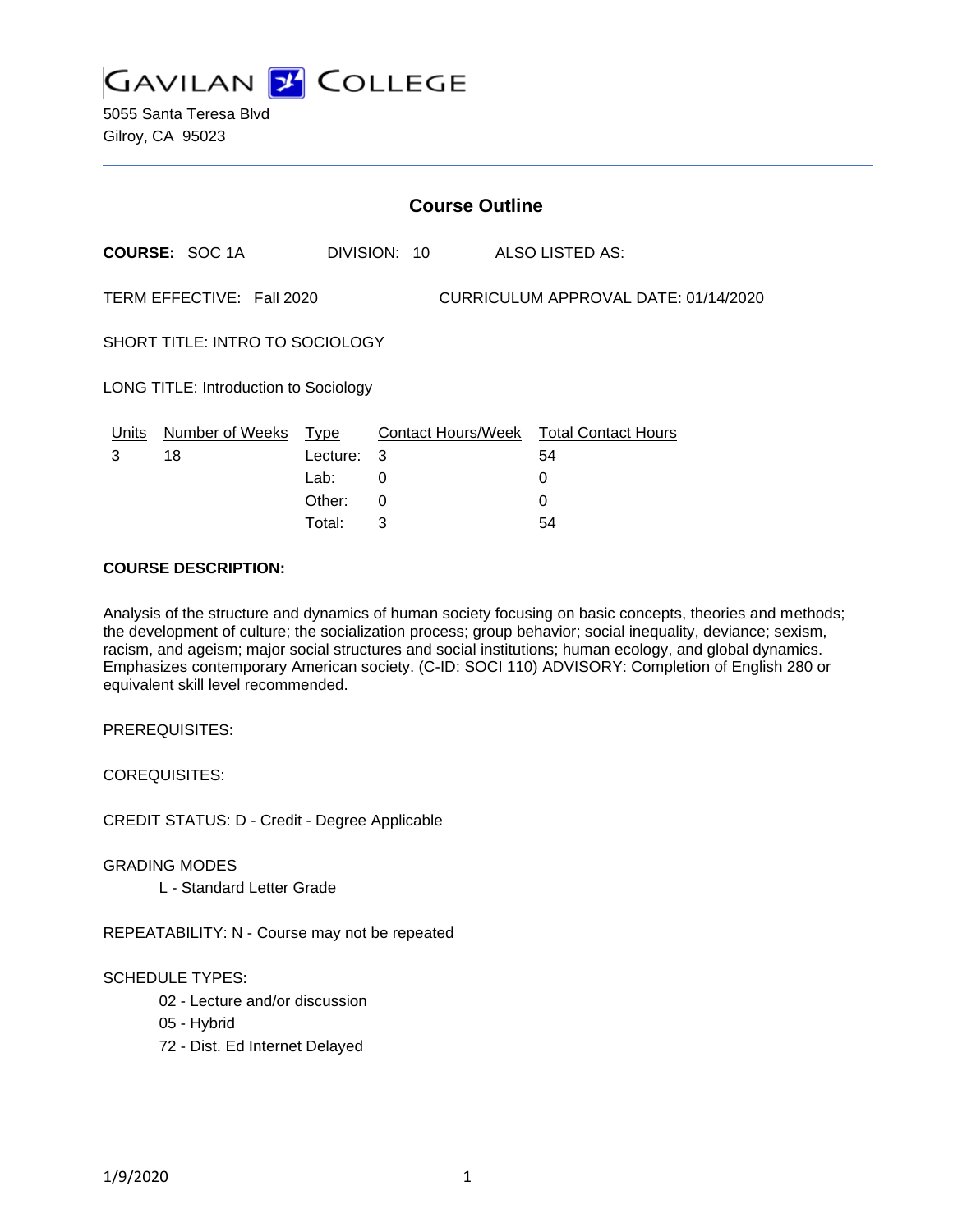# **STUDENT LEARNING OUTCOMES:**

By the end of this course, a student should:

1. Identify and explain the basic concepts, theories, and/or methodologies of sociology.

2. Define and apply the sociological imagination/sociological perspective.

3. Explain how various social locations such as class, race, and gender, are vital to the study of sociology and apply them to specific sociological topics.

4. Identify important social institutions and explain how sociologists examine them.

# **CONTENT, STUDENT PERFORMANCE OBJECTIVES, OUT-OF-CLASS ASSIGNMENTS**

Curriculum Approval Date: 01/14/2020

WEEK 1, 3 HOURS

History of Sociology, and Developing the Sociological Imagination.

Out of Class Assignment: Reading from text

Performance

Objectives: 1. Learn how sociology developed as a discipline. 2. Examine the impact of social forces on everyday experiences. 3. Discuss and explore how the sociological imagination enables an

examination of the impact of social structures as well as social change.

WEEK 2, 3 HOURS

Primary Sociological Perspectives, Theories, Theorists.

Out of Class Assignment: Reading from text

Performance Objectives: 1. Recognize the primary sociological theorists and their contributions to sociology as a discipline. 2. Understand the major theoretical approaches employed within sociology,

and how each is used to examine social research and develop an understanding of social phenomena. 3. Examine current perspectives within sociology and how each contributes to an examination of the

issues addressed by sociology.

WEEK 3, 3 HOURS

Research Methods

Out of Class Assignment: Reading from text

Performance Objectives: 1. Recognize the similarities and differences between sociology

research and other scientific research. 2. Examine the types of questions that sociological research addresses. 3. Understand the steps in the research process, and the reasons for each step. 4.

Recognize the primary research methods employed by sociologists, and the types of data that can be obtained using each.

WEEK 4, 3 HOURS

Cultures and Cultural Awareness

Out of Class Assignment:

Reading from text. Paper assignment 1

Performance Objectives: 1. Explore the process involved in the development of cultures and societies over time, addressing sociological explanations as well as

competing explanations of social change. 2. Evaluate the impacts of colonization and the development of industrialization on societies around the world. 3. Analyze current cultures and societies and

how they are affected by processes of global development.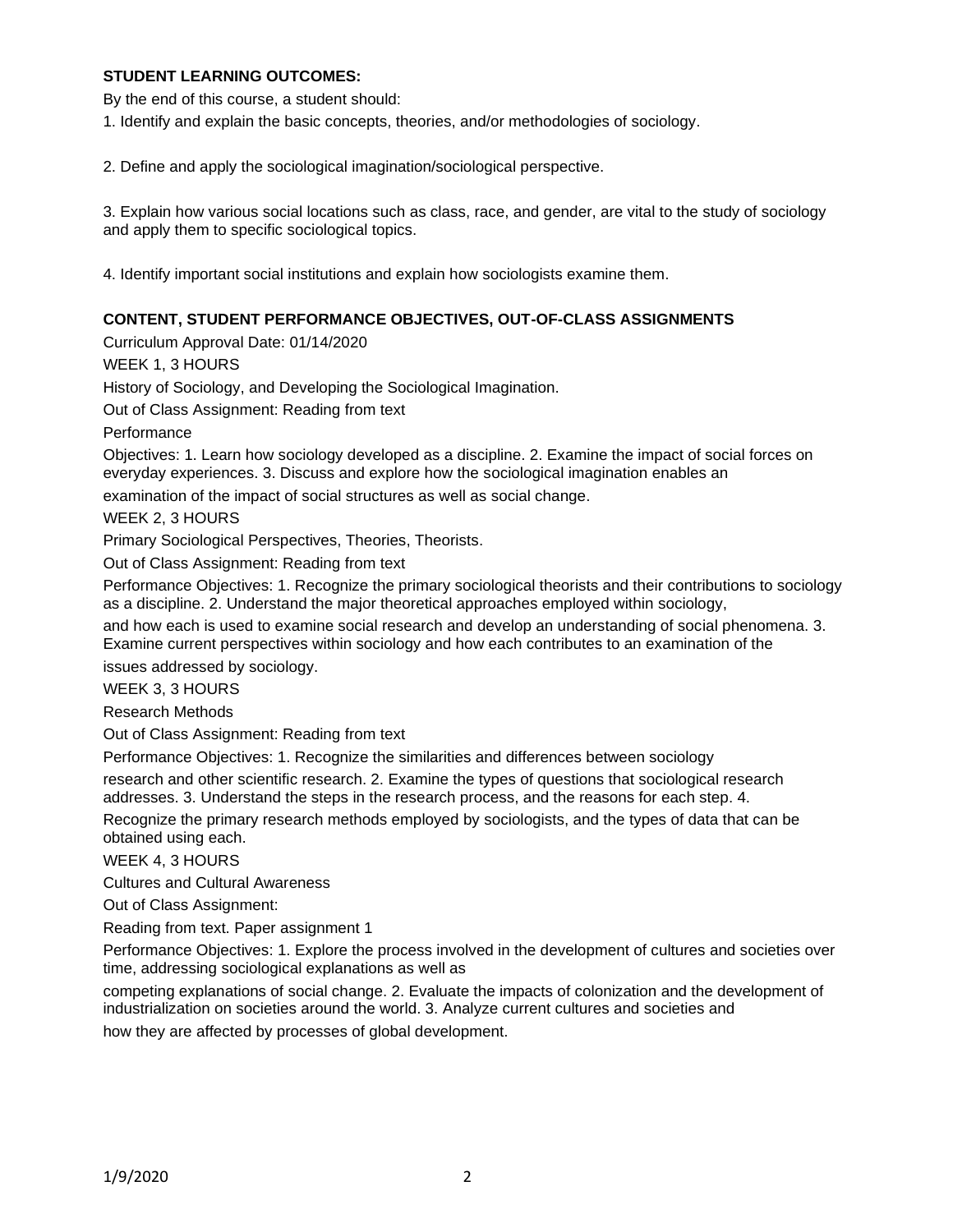WEEK 5, 3 HOURS

Socialization and personality development.

Out of Class Assignment: Reading from text

Performance Objectives: 1. Identify

the agents of socialization and how they contribute to the development of social identities and competencies, to the acquisition of social norms and roles, and to the perpetuation of social and cultural characteristics over time. 2. Examine major theories of child development, and the social construction of gender. 3. Explore differences between and changes to the stages of the human life

course, and how current sociological research provides insights into those changes. 4. Interrogate the influence of the media on contemporary socialization.

WEEK 6, 3 HOURS

Social Interaction,

Groups, Organizations

Out of Class Assignment: Reading from text

Performance Objectives: 1. Understand the theories of social interaction and impression management. 2. Learn the methods used by

sociology to study social interaction and conversations, and their relationship to other aspects of society. 3. Analyze forms and characteristics of social groups and their effects on individuals. 4.

Critically examine classic and contemporary sociological theories and studies of social groups, networks, organizations, bureaucracy, and surveillance, and their relationship to issues of influence

and social control.

WEEK 7, 3 HOURS

**Deviance** 

Out of Class Assignment: Reading from text, Group exercise and paper, oral reports

Performance Objectives: 1. Critically examine concepts of deviance and

conformity as well as their relationship to issues of power and inequality. 2. Contrast major theories of crime, and their application to the creation of social policy and influence on methods of

enforcement. 3. Evaluate policy choices regarding forms of crime and how they are addressed, and social costs involved.

WEEK 8, 3 HOURS

Social Inequality: Social Class

Out of Class Assignment:

Reading from text.

Performance Objectives: 1. Learn theories of social stratification and social class, and analyze the connections between stratification and life chances. 2. Understand differing

definitions of social class, and critically assess influences affecting various social classes. 3. Critically examine competing explanations for social inequality, marginalization, and poverty, and

analyze increases in economic inequality.

WEEK 9, 3 HOURS

Social Inequality: Race and Ethnicity

Coursework: Reading from text.

Performance Objectives:1. Comprehend the social construction of race.

2. Analyze sociological interpretations of prejudice, discrimination and modern forms of racism. 3. Explore the historical roots of ethnic conflict, particularly in the expansion of Western

colonialism. 4. Analyze the forms of inequality experienced by racial and ethnic groups in the United States.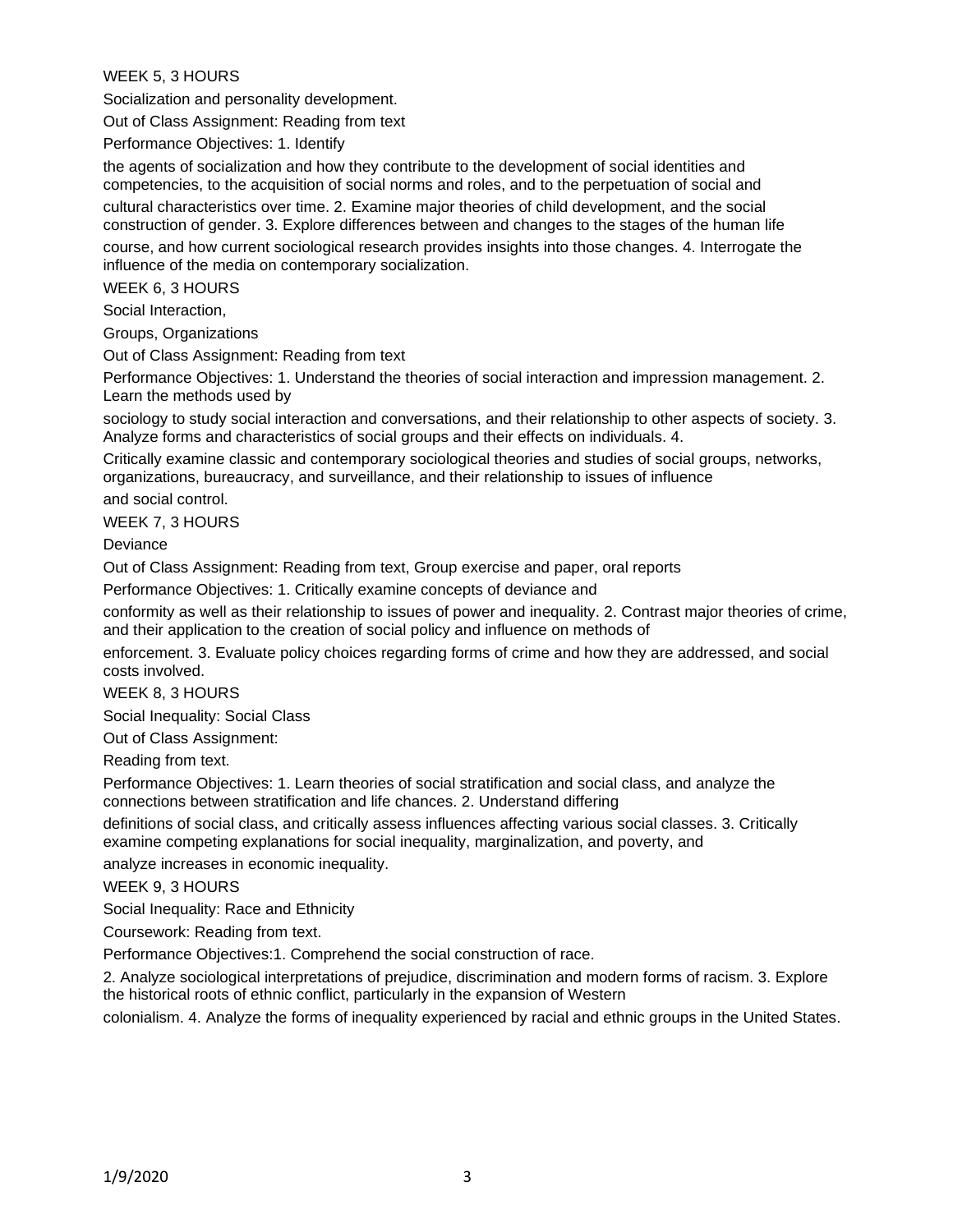WEEK 10, 3 HOURS

Social Inequality: Gender and Sexuality

Out of Class Assignment:

Reading from text, Paper Assignment 2

Performance Objectives: 1. Analyze and understand forms of gender inequality, social structures that create inequalities, and contrasting competing explanations

regarding gender inequalities. 2. Comprehend Feminist Theories about achieving gender equality. 3. Understand gender inequality in a global perspective. 4. Comprehend the debate over the importance of

biological verses social and cultural influences on human sexual behavior. 5. Explore the cultural differences in sexual behavior patterns.

WEEK 11, 3 HOURS

Social Inequality: Age, and Health

Out of

Class Assignment: Reading from text

Performance Objectives: 1. Explore the key theories of aging, which focus on how society shapes the social roles of older adults and emphasizes aspects of age

stratification. 2. Evaluate the experience of aging in the United States, including how it is shaped by race, social class, and gender. 3. Comprehend major sociological perspectives of health and

illness in contemporary society. 4. Analyze the culturally and socially determined factors that are involved with health and illness. 5. Understand global health issues including high rates of

infectious disease in developing nations.

WEEK 12, 3 HOURS

Family and Religious Institutions

Out of Class Assignment: Reading from text.

Performance Objectives: 1. Evaluate the major sociological

perspectives about the family. 2. Comprehend the multiple forms of family in different societies, and changes that are occurring that relate to globalization. 3. Analyze marriage and the family in the

United States today, and how they differ from those of other periods. 4. Comprehend the sociological approaches to religion as developed by Durkheim, Marx, Weber and contemporary debates. 5. Evaluate

sociological dimensions of religion in the United States and globally.

WEEK 13, 3 HOURS

Educational Institutions, Media

Out of Class Assignment: Reading from text. Paper Assignment 3

**Performance** 

Objectives: 1. Comprehend sociological theories of education. 2. Analyze inequality and education in schools today. 3. Learn the sociological explanation for achievement gaps between different groups

of students. 4. Understand theories about the effect of mass media on society. 5. Analyze how technological change is transforming the mass media and education.

WEEK 14, 3 HOURS

Economic and

Political Institutions

Out of Class Assignment: Reading from text

Performance Objectives: 1. Comprehend modern economies, the division of labor, economic interdependence, Marx's theories of

alienation and modern systems of economic production. 2. Critically evaluate the modern economy, rise of large corporations and the global effect of transnational corporations. 3. Understand the concepts underlying modern nation states. 4. Analyze modern day democracy.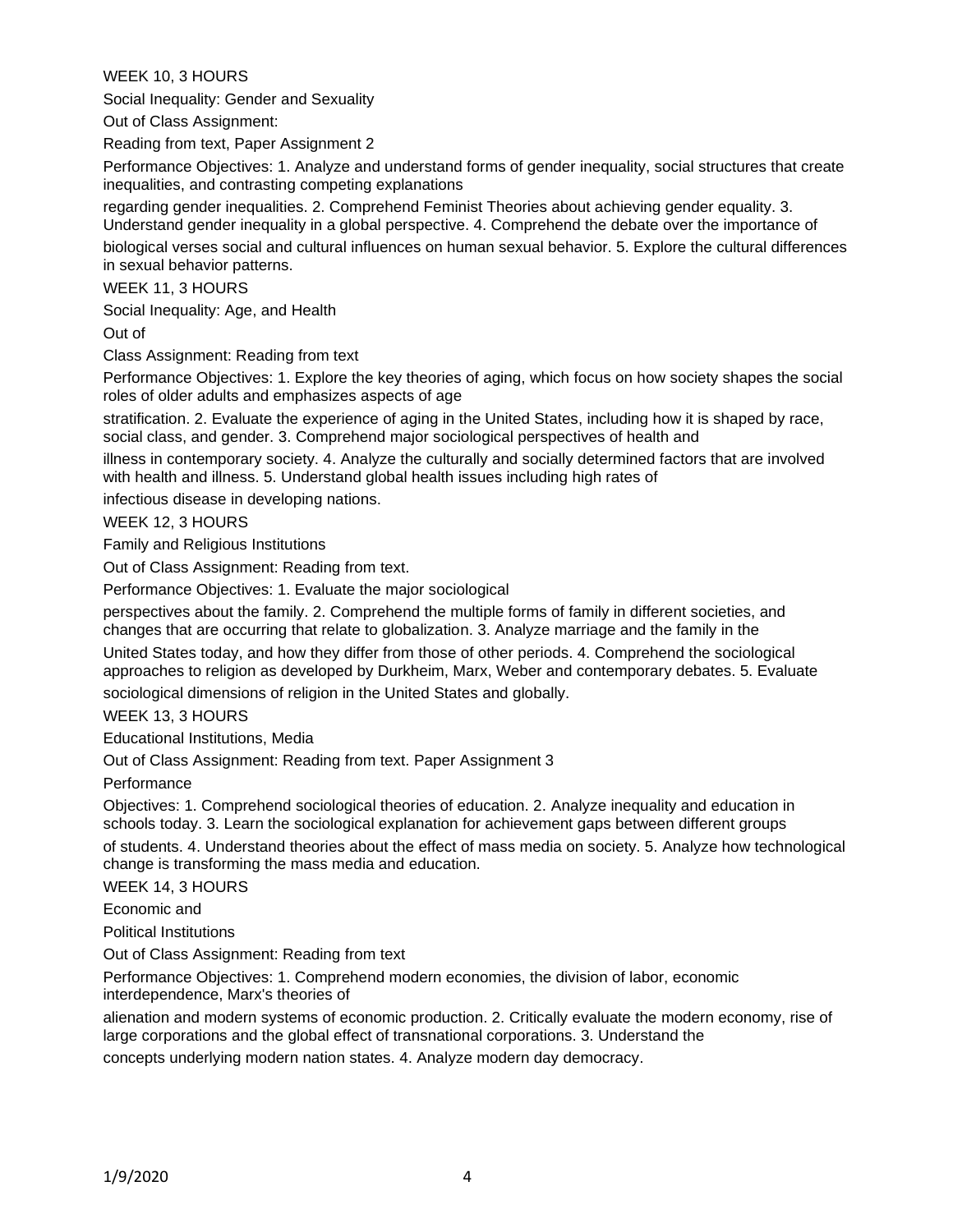WEEK 15, 3 HOURS

Urbanization, Population, Environment

Out of Class Assignment: Reading from text

Performance Objectives:

1. Learn theories of urbanism that have placed emphasis on the influence of socioeconomic factors. 2. Learn about recent key developments affecting American cities, suburbs and rural communities. 3.

Analyze urban decay, gentrification, and aging in rural areas. 4. Evaluate challenges of urbanization in the developing world. 4. Comprehend the consequences of population growth.

WEEK 16, 3 HOURS

Global Dynamics and Social Change

Out of Class Assignment: Reading from text. Paper Assignment 4

Performance Objectives: 1. Comprehend theories of social change. 2. Analyze globalization and social change, including physical environment, political organization, culture, and economic factors. 3 Evaluate Social Movements.

WEEK 17, 3 HOURS

Summary and review, Oral reports

WEEK 18, 2 HOURS

Final

Exam

# **METHODS OF INSTRUCTION:**

The course will generally be a combination of lecture and class discussion. Instructors will utilize a combination of written papers, quizzes/exams, and other assignments and activities to engage students and assess learning.

## **OUT OF CLASS ASSIGNMENTS:**

Required Outside Hours: 30 Assignment Description: Assigned Reading Required Outside Hours: 30 Assignment Description: Written Assignments (i.e. response papers, reading reflections, and/or journals) Required Outside Hours: 30 Assignment Description: Research Paper/Project Required Outside Hours: 18 Assignment Description: Fieldwork / Observation Project

# **METHODS OF EVALUATION:**

Writing assignments Percent of total grade: 50.00 % 50% - 70% Essay exams; Term papers Problem-solving assignments Percent of total grade: 20.00 % 20% - 50% Exams Skill demonstrations Percent of total grade: 10.00 % 10% - 30% Performance exams Objective examinations Percent of total grade: 10.00 % 10% - 30% Multiple choice; True/false